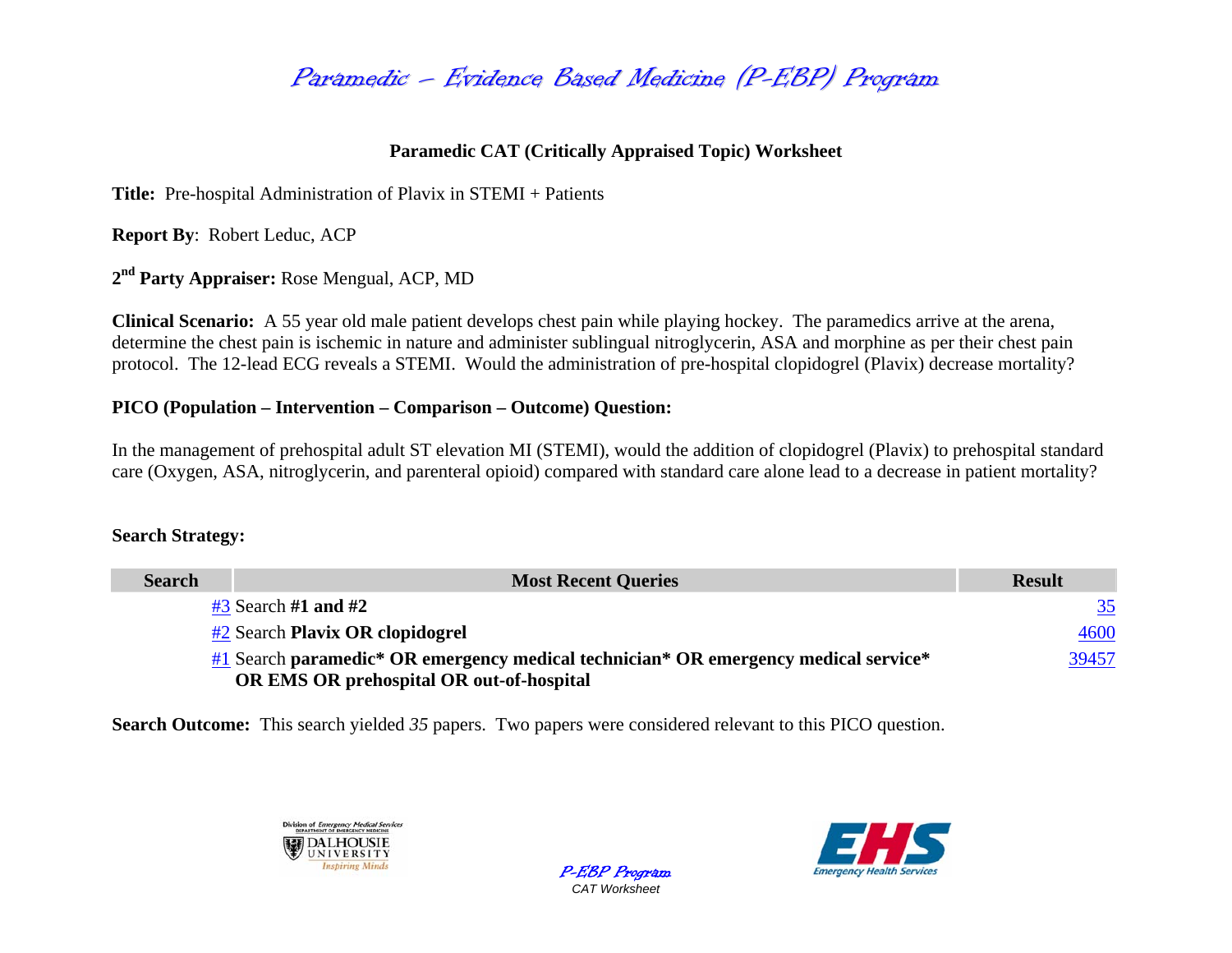## Paramedic – Evidence Based Medicine (P-EBP) Program

**Relevant Papers:** 

| Author,          | Population:                                                                                                                                                                                                                                                                                                                                                                                                                                                                                                                                                               | Design                                                                      | Outcomes                                                                                                                                                                                                                                                                                                                                                                                                         | Results                                                                                                                                                                                                                                                                                                                                                                                                                                                                  | Strengths/Weaknesses                                                                                                                                                                                                                                                                                                                                    |
|------------------|---------------------------------------------------------------------------------------------------------------------------------------------------------------------------------------------------------------------------------------------------------------------------------------------------------------------------------------------------------------------------------------------------------------------------------------------------------------------------------------------------------------------------------------------------------------------------|-----------------------------------------------------------------------------|------------------------------------------------------------------------------------------------------------------------------------------------------------------------------------------------------------------------------------------------------------------------------------------------------------------------------------------------------------------------------------------------------------------|--------------------------------------------------------------------------------------------------------------------------------------------------------------------------------------------------------------------------------------------------------------------------------------------------------------------------------------------------------------------------------------------------------------------------------------------------------------------------|---------------------------------------------------------------------------------------------------------------------------------------------------------------------------------------------------------------------------------------------------------------------------------------------------------------------------------------------------------|
| Date             | Sample characteristics                                                                                                                                                                                                                                                                                                                                                                                                                                                                                                                                                    | (LOE)                                                                       |                                                                                                                                                                                                                                                                                                                                                                                                                  |                                                                                                                                                                                                                                                                                                                                                                                                                                                                          |                                                                                                                                                                                                                                                                                                                                                         |
| Sabatine<br>2005 | A sub-study of the PCI-CLARITY-<br>TIMI 28 trial. Patients with STEMI<br>were randomized on presentation to<br>hospital to receive clopidogrel or<br>placebo in addition to standard<br>treatment with fibrinolysis, ASA, and<br>heparin. All patients underwent<br>mandated coronary angiography<br>within 2 to 8 days. 1862 patients<br>underwent PCI following mandated<br>angiography at which point all<br>received open-label clopidogrel. This<br>study compared patients who received<br>early clopidogrel pre-treatment hours<br>to days before PCI to those who | Prospective<br>randomized<br>double-blind<br>placebo<br>controlled<br>trial | Cardiovascular death, recurrent MI<br>or stroke from PCI to 30 days after<br>randomization                                                                                                                                                                                                                                                                                                                       | Pretreatment with clopidogrel led to<br>a significant reduction in the<br>incidence of MI or stroke prior to<br>PCI (4.0% vs. 6.2%), and<br>cardiovascular death or stroke<br>following PCI (3.6% vs. 6.2%).<br>There was no significant increase in<br>incidence of minor or major bleeding<br>events (2.0% vs. 1.9%).                                                                                                                                                  | Not administered in the<br>prehospital setting<br>Patients also received<br>fibrinolytic therapy, ASA,<br>and heparin.<br>Angiography/PCI not<br>performed for 2-8 days<br>post study drug.<br>Does not address CAT<br>question but suggests that<br>earlier administration may<br>lead to improved outcomes                                            |
|                  | received delayed clopidogrel treatment                                                                                                                                                                                                                                                                                                                                                                                                                                                                                                                                    |                                                                             |                                                                                                                                                                                                                                                                                                                                                                                                                  |                                                                                                                                                                                                                                                                                                                                                                                                                                                                          |                                                                                                                                                                                                                                                                                                                                                         |
| Verheugt<br>2007 | at the time of PCI.<br>A pre-hospital sub-study of the<br>CLARITY-TIMI 28 trial. Took place<br>in 11 European ambulance systems<br>where 216 patients (6.2% of the trial<br>cohort of 3491 patients) with STEMI<br>were randomized in the ambulance to<br>clopidogrel ( $n = 109$ ) or placebo ( $n =$<br>107) in addition to standard treatment<br>with fibrinolysis, ASA, and heparin.                                                                                                                                                                                  | Prospective<br>randomized<br>double-blind<br>placebo<br>controlled<br>trial | The composite of an occluded<br>infarct-related artery (TIMI flow<br>grade 0 or 1), or all-cause death, or<br>recurrent MI by predischarge<br>angiography, or day 8, or hospital<br>discharge - whichever came first, for<br>patients who did not undergo<br>angiography.<br>30-day incidence of cardiovascular<br>death, recurrent MI or recurrent<br>myocardial ischemia<br>requiring urgent revascularization | The incidence of infarct related<br>artery on the predischarge angiogram<br>was 11.8% in the clopidogrel group<br>vs. 22.3% in the placebo group (trend<br>but not statistically significant).<br>There was no reduction in the 30-day<br>incidence of cardiovascular death,<br>recurrent MI or recurrent myocardial<br>ischemia requiring urgent<br>revascularization.<br>There was no increase in severe<br>bleeding in those treated with<br>prehospital clopidogrel. | Small sample size $(n=216)$<br>All patients received<br>prehospital fibinolytic<br>therapy, ASA, and heparin<br>in addition to study drug.<br>Not equivalent to current<br>Canadian prehospital care<br>of STEMI.<br>Does not directly address<br>the CAT question but<br>suggests that prehospital<br>administration may lead to<br>improved outcomes. |

P-EBP Program *CAT Worksheet*